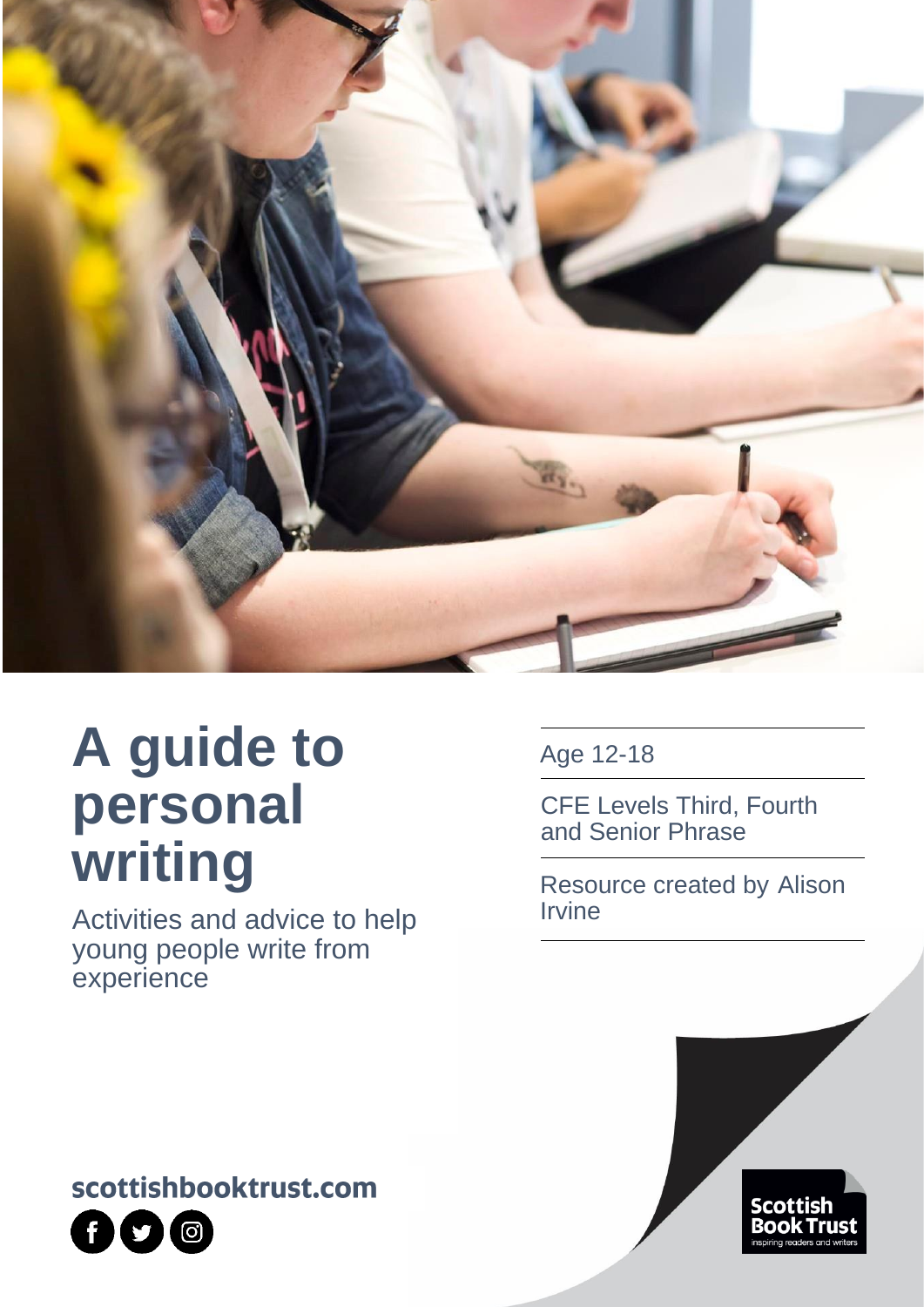# **Contents**

| Pre-writing activity                        | $\overline{2}$ |
|---------------------------------------------|----------------|
| Quick prompts for writing                   | 2              |
| Further idea generation                     | 4              |
| Using objects as a stimulus                 | 4              |
| Using memories as a stimulus                | 4              |
| Adding detail to your writing               | 5              |
| Using your sense                            | 5              |
| Writing from different narrative viewpoints | 6              |
| Writing dialogue                            |                |
| Worksheet 1                                 | 10             |

### **About this resource**

This resource will help you introduce and explore personal writing with your pupils. The resource has several aims:

- To introduce pupils to personal writing
- To build pupil confidence in writing from experience
- To support pupils to add detail to their work and develop their individual voice

The resource is designed to be adaptable, so use and differentiate as you see fit. The activities in this resource are flexible and can be used for writing both fiction and personal writing.

# **About personal writing**

Personal writing is writing from experience; experiences which are unique and individual to each of us. To support pupils to create rich and interesting personal writing, encourage them to write in an honest voice about their own experiences. You can start a discussion around personal writing and writing from experience by watching Scottish Book Trust's [Unheard Voices Authors Live,](https://www.scottishbooktrust.com/authors-live-on-demand/unheard-voices-panel) which features authors and poets talking about the importance of writing from their own experiences. This Authors Live event also explores the importance of using dialect and slang in personal writing.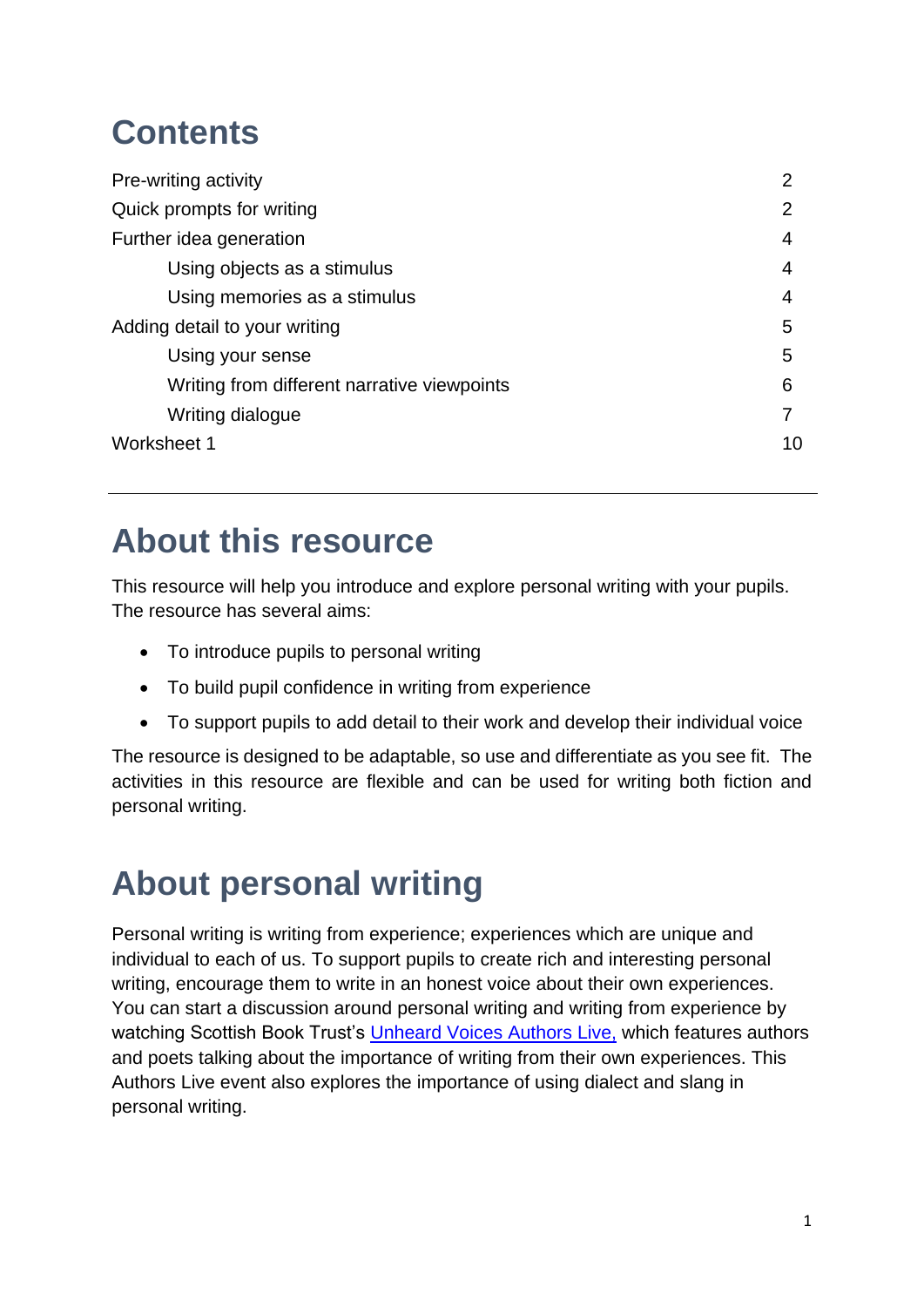# **Pre-writing activity**

It can seem daunting to write from or about your own experiences. But personal writing is a popular form of writing and is prolific in books, poetry, and television. Just think of the many memoirs or bibliographies by celebrities, or TV programmes and documentaries about someone's personal experience of a topic or theme. Before you start writing, it can be useful to explore different forms of writing personal writing. Here are some examples to explore:

- Tiny Moon [by Nina Mingya Powles-](https://theemmapress.com/shop/tiny-moons/) read an extract from Nina's food memoir based on a year in Shanghai.
- Read Jackie Kay's poems about her memories of her grandparent's in My [Grandmother's Houses](https://www.scottishpoetrylibrary.org.uk/poem/my-grandmothers-houses/) and [Grandpa's Soup.](https://www.scottishpoetrylibrary.org.uk/poem/grandpas-soup/)
- [Listen to Nikesh Shukla](https://www.scottishbooktrust.com/authors-live-on-demand/nikesh-shukla) talk about how his personal experiences shaped and fed into his fiction novel *The Boxer*.
- Watch spoken word artist Deanna Rodger present poems based on her own experience in [Being British](https://www.deannarodger.co.uk/watch/2017/8/22/deanna-rodger-being-british-sofar-london) and [Terminals.](https://www.bbc.co.uk/events/e5bp8g/play/abj82m/p06mtk6k)

Here are some questions you might like to either discuss or think about after watching or reading the above suggestions:

- How did you feel after reading this? How did the author make you feel?
- Do you feel you gained an insight into the authors life or experience?
- Was there a distinctive narrative voice? How do you think this was constructed?
- Did you spot any devices that helped the writer create mood or drew you into their experience? E.g. use of description, metaphors, or the senses.

# **Quick prompts for writing**

If you are unsure where to start, there are many ways to get inspiration for writing. Here is a selection of exercises you could try to generate ideas for personal writing.

#### **Pictures and postcards**

Take a postcard or a picture that is mainly of scenery. Write down what you can see. Now add a character to this landscape or add yourself. Why are you there? What are you doing? Where are you going? What do you want? See if a story comes out of putting yourself or a character into the landscape you have studied.

Another activity with the same postcard is to ask yourself what it makes you think of. Does it spark a memory? Or remind you of a place you have visited? Or even a TV programme you have watched? Write down everything you can associate and think of that relates to the postcard or picture.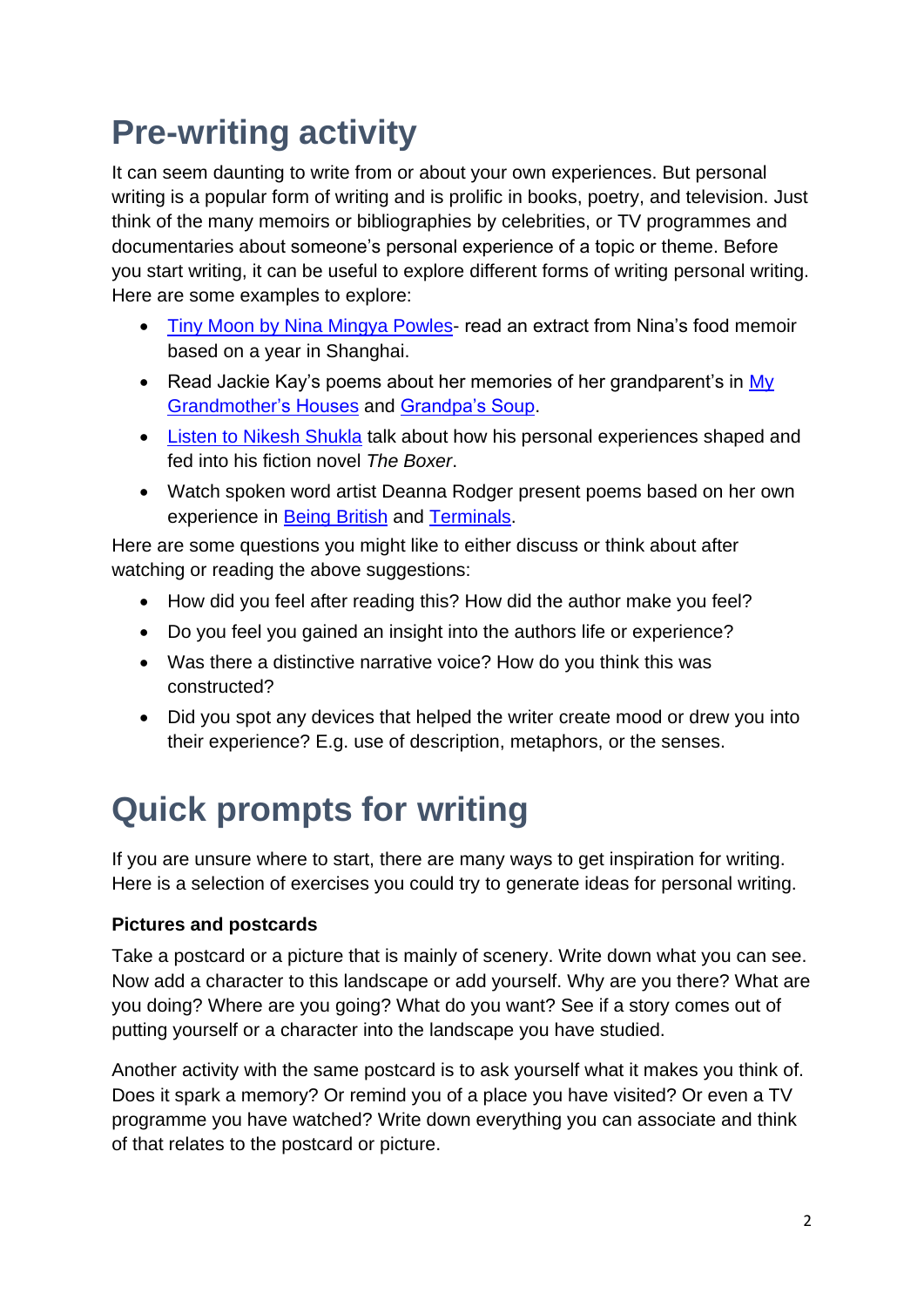#### **Food**

Do you associate anyone in your family with a special recipe or meal or food? Perhaps your mum's mince and tatties or your dad's roast dinners, your sister's pancakes, or your granddad's egg in a cup? You can look back at the pages of [Tiny](https://theemmapress.com/shop/tiny-moons/)  [Moons](https://theemmapress.com/shop/tiny-moons/) by Nina Mingya Powles for examples of using food in personal writing.

Can you show us how they make their special meal, describe what it tastes and smells like and why it is so special to you? What does the meal say about their personality? Tell us about your relationship with this person.

#### **Making metaphors**

A metaphor is a sort of poetic lie. It allows you to say that something actually is something else – and when you stop to think about it, the 'something else' is usually connected; it gives a new way of seeing the object.

Think of somebody you really admire – a public figure or a person in your life.

Then answer these questions:

- If, by magic, they were a time of day, what would it be?
- If they were a type of food, what would truly suit their personality?
- What season?
- Colour?
- Animal? What would that animal be doing?
- What piece of furniture would they be? Where would that piece of furniture be found?

You should choose your answers to suit their personality and character, not their physical appearance. You can generate lots of useful questions – think about musical instruments, forms of transport, types of book, clothing, countries, trees, flowers, weather…the list is endless!

You can use the metaphors you have created to write a poem about that person, using the repeated line starter "X is…" to structure your poem. Or you can keep the metaphors for a later date and use them in another piece of creative writing.

#### **Free writing**

Freewriting or mindful writing is a great way to generate ideas quickly. Free writing is when you write for five or ten minutes non-stop on whatever comes into you head. The only rule is that your pen has to keep moving so if you're thinking 'I don't know what to write' or 'what shall I have for lunch?' you need to write that down. It is a way of freeing up space in your head for your creative writing. If you find drawing helps you to generate ideas, you can do the same activity with drawing. For free drawing,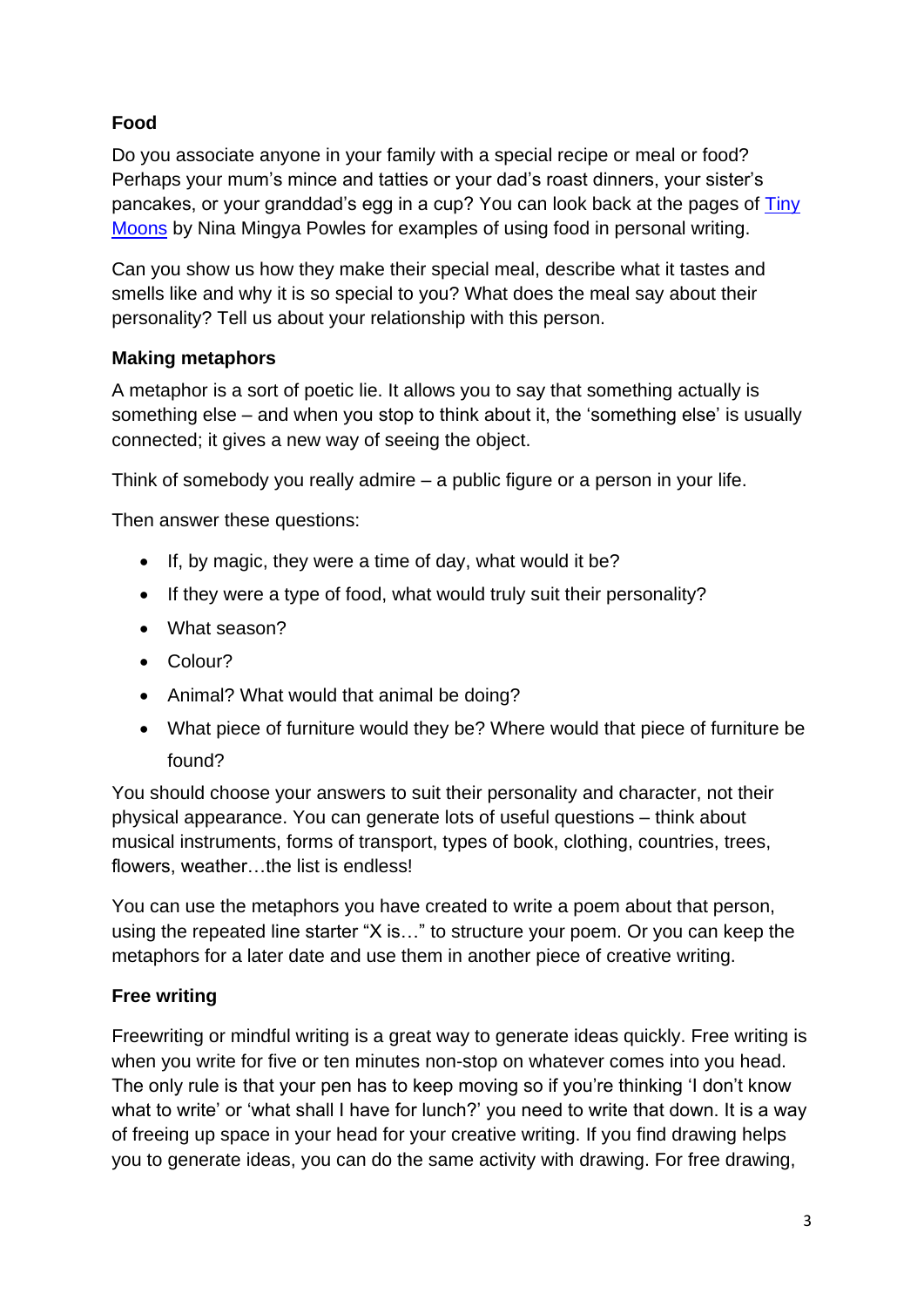do not taking the pen or pencil off the paper and just doodle whatever comes to mind.

#### **One-minute writing prompts**

You could try using words as prompts and allowing yourself to write for one minute on each word. For example, one minute on each colour – red, yellow, green, blue, purple; writing down everything that comes to mind. Or you could do one minute on sea, sky, moon, stars, sun. You might find that you have started off writing about the sea and you have gone on a tangent and are writing about memories of the sea, or mermaids, or sea salt on fish and chips. You might find that these tangents spark further ideas for personal writing.

#### **Poetry stones**

Another way to get ideas for writing is to use physical prompts, such as poetry stones (or story sticks), which give random prompts to help idea generation. You can use these with the one-minute activity above or use them for word association games and free writing. You can find Scottish Book Trust resources on how to make your own [story sticks](https://www.scottishbooktrust.com/learning-resources/how-to-make-story-sticks) or [poetry stones](https://www.scottishbooktrust.com/learning-resources/how-to-make-poetry-stones) on our website.

### **Furthering idea generation**

#### **Using objects as a stimulus**

Sometimes exploring an object is a good way to spark writing ideas. You can use your senses to explore objects and stimulate ideas for personal writing. Take any object that you can hold in your hands. Look closely at it, give it a sniff. What does it feel like, sound like, smell like? If the object is edible, taste it. Make some notes on about these observations. You might make the object central to your writing, or it might end up just being a way to get you to a piece of personal writing.

Objects can also remind us of significant events in our lives. For example, does an apple spark a memory for you? Does the apple remind you of your granny peeling a green apple with a sharp knife? Tell us about your granny. Show her peeling the apple. What were you talking about? Were you waiting for someone to come home or the postman to bring a parcel – your new football boots? Was she peeling the apple on a special occasion? Or does the apple remind you of something else – the time you went on a school trip to a castle and you had it in your packed lunch? Note down all the details you can remember about this memory.

#### **Using memories as a stimulus**

It is the unique details that bring a piece of personal writing to life. For this activity you will need to think of a memory – for example, your first day at school or a birthday party or the first time you went on a bus by yourself.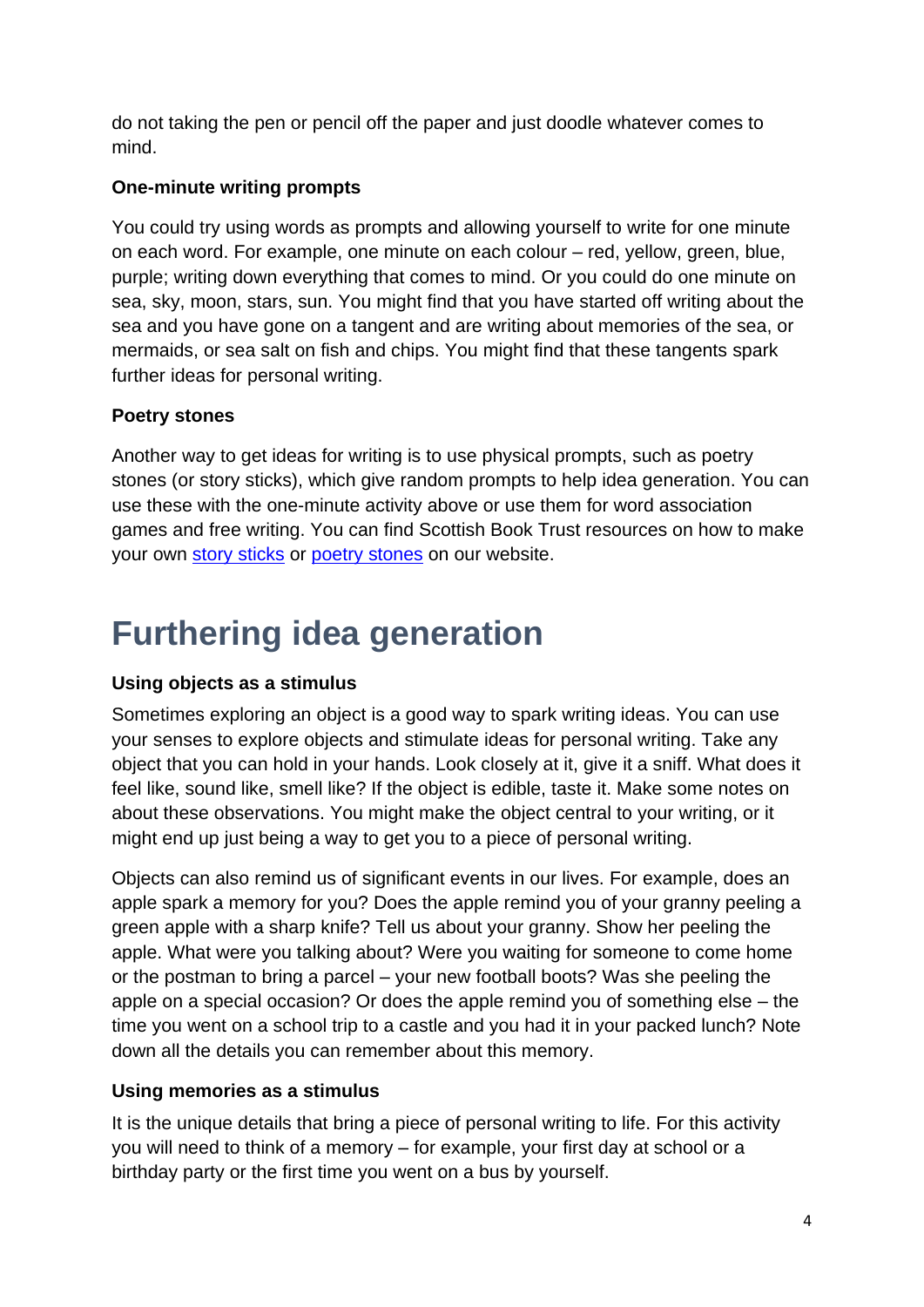The exercise will help you dig deep into that memory and recall lots of interesting detail about the experience which can be used to add description to your writing.

- 1. Take a memory. Maybe a first memory, maybe a recent experience that has made an impact on you. What is the memory? Write it down in a few words.
- 2. Now focus in some more, as if you had a telescope and were twisting it to let you see more clearly. How old are you in this memory? Where are you? What are you doing?
- 3. Now, focus in more closely. What else is happening? Who else is there? What are they doing?
- 4. More closely still. What else can you see around you, what objects or scenery?
- 5. Now, twist the telescope again and sharpen the focus still further. What could you hear, smell?
- 6. And focus in again. What do you remember feeling or thinking?
- 7. And focus in once more what other details do you recall, however small, that stick in your mind from this moment?

Once you have made your notes you can shape them into a piece of writing about your memory. This could be a poem or piece of prose but be sure to include as much detail as you can using the notes you have made as an aide to writing.

### **Adding detail to your writing**

#### **Using your senses**

A great way to include lots of small, interesting details in your work is to use the senses in your writing. We tend to write about what we can see, but what about what we can hear or smell?

In this activity, you are to write five short paragraphs. Each one will begin with the line: *Here in the room I can . . .*

First, write 'here in the room I can see'. Write down everything that you can see around you. Take a good look at the walls, the ceiling, the table and the people around you. Don't censor yourself, just write down everything you can see.

Next, write 'here in the room I can hear'…Same as before, listen carefully to what you can hear and write it on the page.

Next …here in the room I can smell…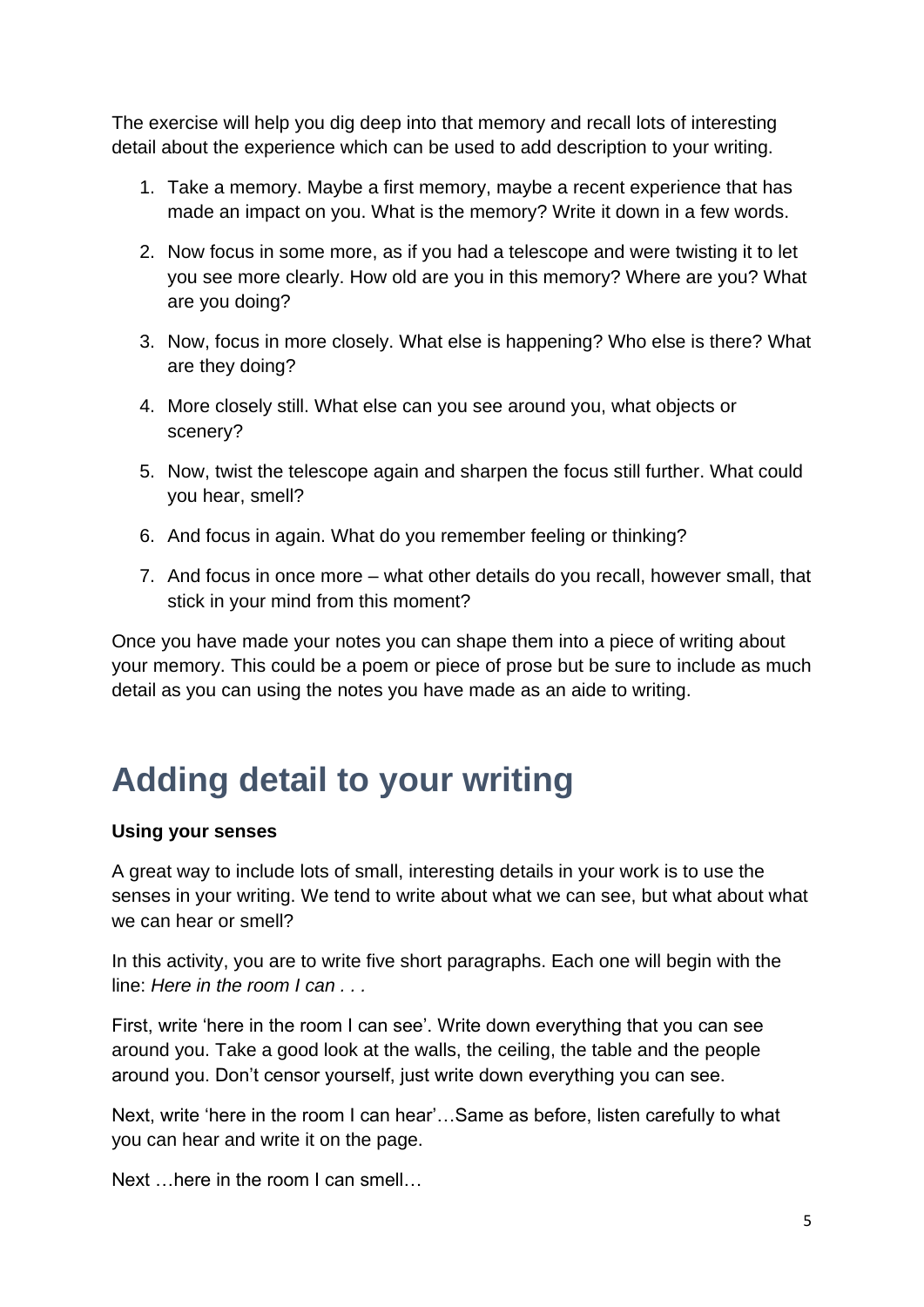Next …here in the room I can feel…

Lastly …here in the room I can taste…

What senses were most easy to write about? How did it feel to really tune in to your senses? Read or listen to Seamus Heaney's poem [Digging](https://www.poetryfoundation.org/poems/47555/digging) to see an example of a poem that refers to lots of the senses.

Now, think back to a memory or an event in your life. What happened? Who was there? As you are writing about it tell us what you could see, hear, smell, taste and feel.

Once you have got your words on the page and done your first draft think about where exactly you want to place these sensory details. Remember, we don't want a long list of everything you could feel. Cut up all your writing about the senses into paper strips, and experiment with rearranging the order. Once you are happy with the order, you can rewrite your poem or story.

#### **Writing from different narrative viewpoints**

When starting a piece of personal writing, it can be useful to think about your narrative viewpoint. Whether you want it to be from the first or third person. This activity will help you experiment with different narrative perspective and find the one which suits your writing.

Pick a simple scenario involving two or more characters – for example, a parent and a child choosing a prom outfit, or two people shovelling snow so an elderly relative can leave their house, or two friends lost in the city centre.

First, write a couple of paragraphs as an omniscient narrator who can see inside the heads of everyone in the scene. An omniscient narrator knows what has happened and what is going to happen and what is happening two miles down the road. They can 'see' the 'big picture' as well as what every character is thinking. If we take one of the examples above – the two friends lost in the city centre – the omniscient narrator would know that five minutes ago the friends almost went down a street that would have led them back to the train station. The narrator knows that one of the friends is blaming the other for getting them lost and that the woman who bumps into them by accident was preoccupied with her job interview later that day.

Ask yourself how it felt to write in this way. What words did you choose? What length were your sentences? Did you like the expansive feel of writing this way? Or did you lose focus because there was so much you could write about?

Now rewrite the paragraphs using the voice of one of your characters. Write only from their point of view, from inside their head. They do not know what other characters are thinking, they do not know what is going to happen in the future and they only have one version of the past, theirs.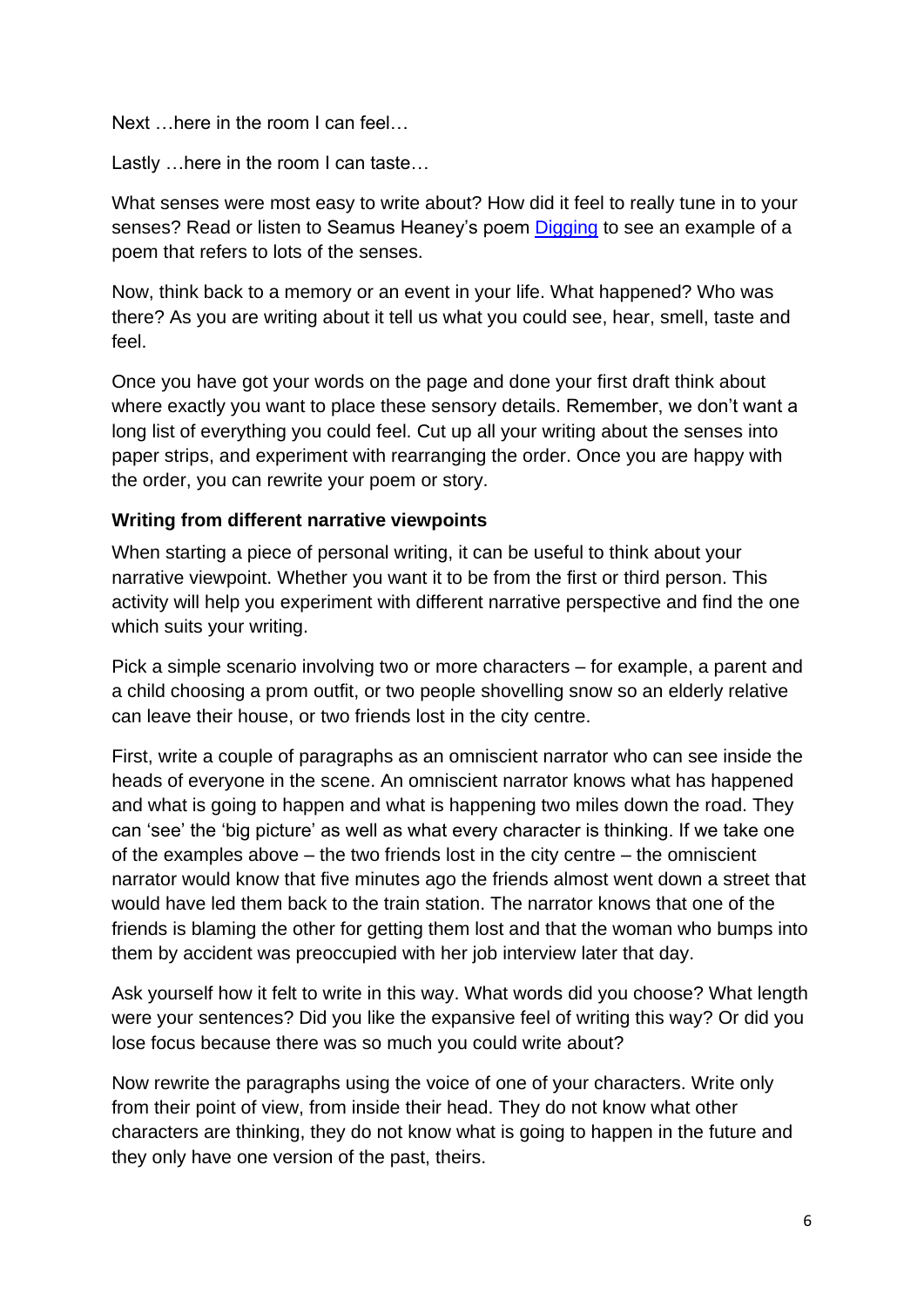As you are rewriting, think carefully about what exactly you want them to see and experience in this scene. Does some interesting tension reveal itself from writing in their point of view? Does the world look completely different through their eyes?

Now ask yourself questions again. What words did you choose, what length were your sentences? What was the mood of the piece?

Compare the two pieces of writing. Look at your word choice and the 'feel' of each piece. Is there any one you think is more effective? How does it feel to write from these different points of view? Was there a voice or way of writing which you felt most comfortable with?

#### **Writing dialogue**

In all writing, dialogue plays a vital. It demonstrates conflict, pushes the writing forward, provides or summarises information, comments on actions and place, and reveals characters, emotions, and relationships. The activity below will help you explore writing dialogue, which you may want to include in your personal writing.

Try writing a conversation about two people making a shopping list. The characters need to include the following items on their list: pasta, milk, bread, cheese, post-it notes and washing up liquid. For more dialogue prompts, see Worksheet 1 at the end of this resource.

First, write the conversation in full. It could start something like this:

'I know we need milk so you could put that on the list.'

'Yes, what else do we need?'

'I don't know.'

'Bread. We need bread. What else?'

'Um...'

'What else?'

'I'm trying to think.'

'I know. Post-it notes.'

Carry on writing the dialogue until you have got all your items down and add a couple more things for luck. Now, ask yourself some questions about your characters. Who are they? What is the relationship between them? Do they like each other? How do they speak to each other? Are they polite or casual or cheeky? Why do they need post-it notes? Why are they even going shopping? (I say 'characters' but these questions apply to when you're writing dialogue in your personal writing too.)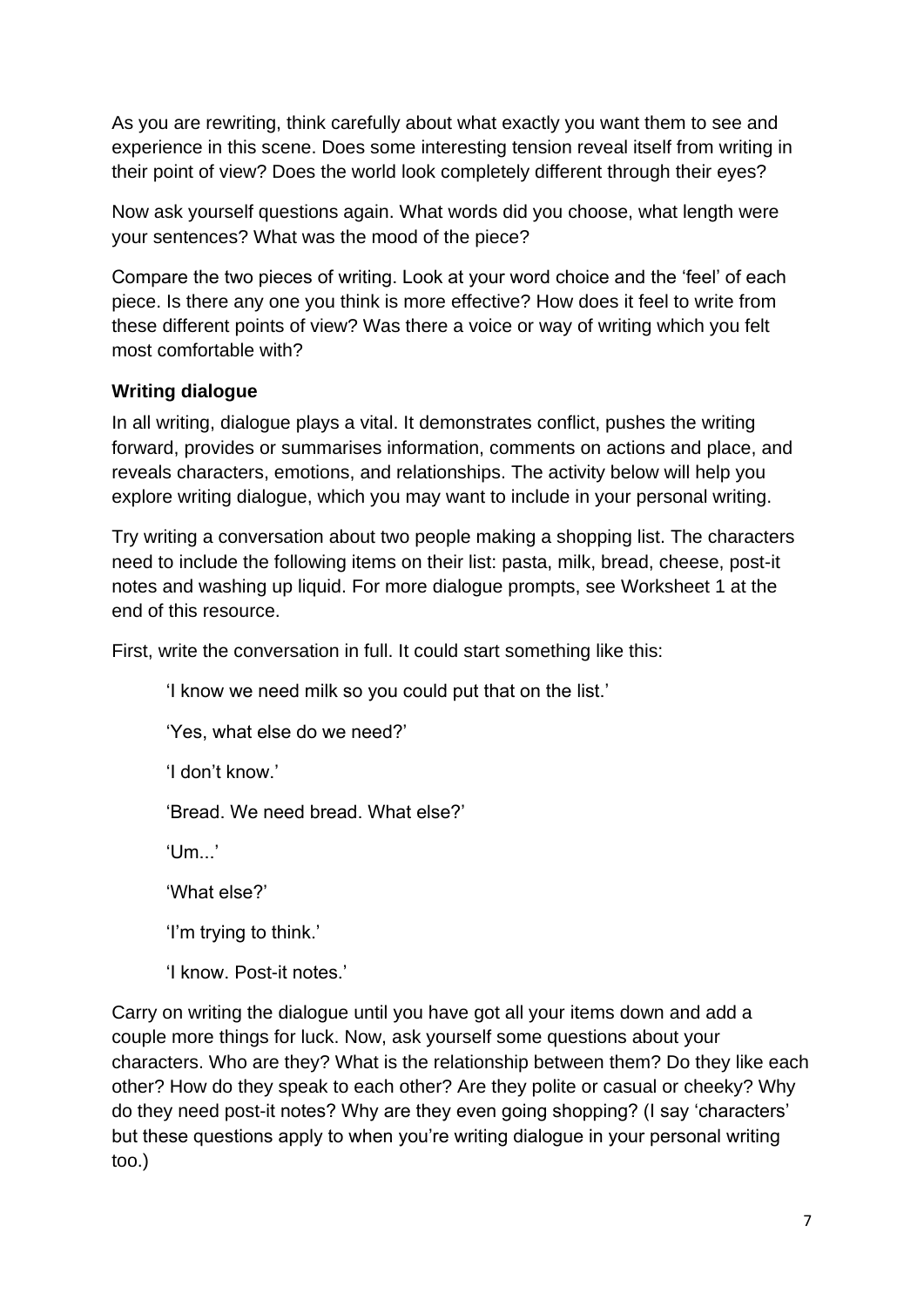Now re-write your dialogue and try to reveal a little about the characters. Cut out the lines of dialogue that are not necessary. For example:

'I know we need milk.'

'I'll remember milk. I don't need to write it down.'

'You'll forget it.'

'No I won't.'

 'Yes you will. It's a thing. You always forget the one thing you really need when you go shopping.'

'OK then. Milk. M.I.L.K. What else do we need?'

Which character gives in? One of them is bossier than the other. How does the other feel about being bossed about? Will this change as the story goes on?

Have fun with your dialogue. You might find that your dialogue becomes only about milk and none of the other things on your list – that is fine! The main thing is to reveal your characters' personalities and move the story on.

There are a few key things to consider or remember when writing naturalistic dialogue. You can:

- Leave questions unanswered
- Answer questions that have not been asked
- Include interruptions
- Leave sentences unfinished (we don't always finish sentences when we talk)
- Include dialogue which reveals how characters relate to each other
- Think about the rhythm in your dialogue
- Intersperse dialogue with narration
- Explore what is unsaid. Think about what is behind what the characters are saying.

Remember you can listen to the conversations you hear around you and write them down for inspiration. This could be on the bus, overheard in a café, or just from a family member or friend. You do not need to faithfully record every word from the conversation- just use it as inspiration. Good dialogue isn't verbatim speech.

Note: Don't worry about writing how someone says something. 'Said' is perfectly fine instead of 'he exclaimed' or 'she declared.' The way a character says something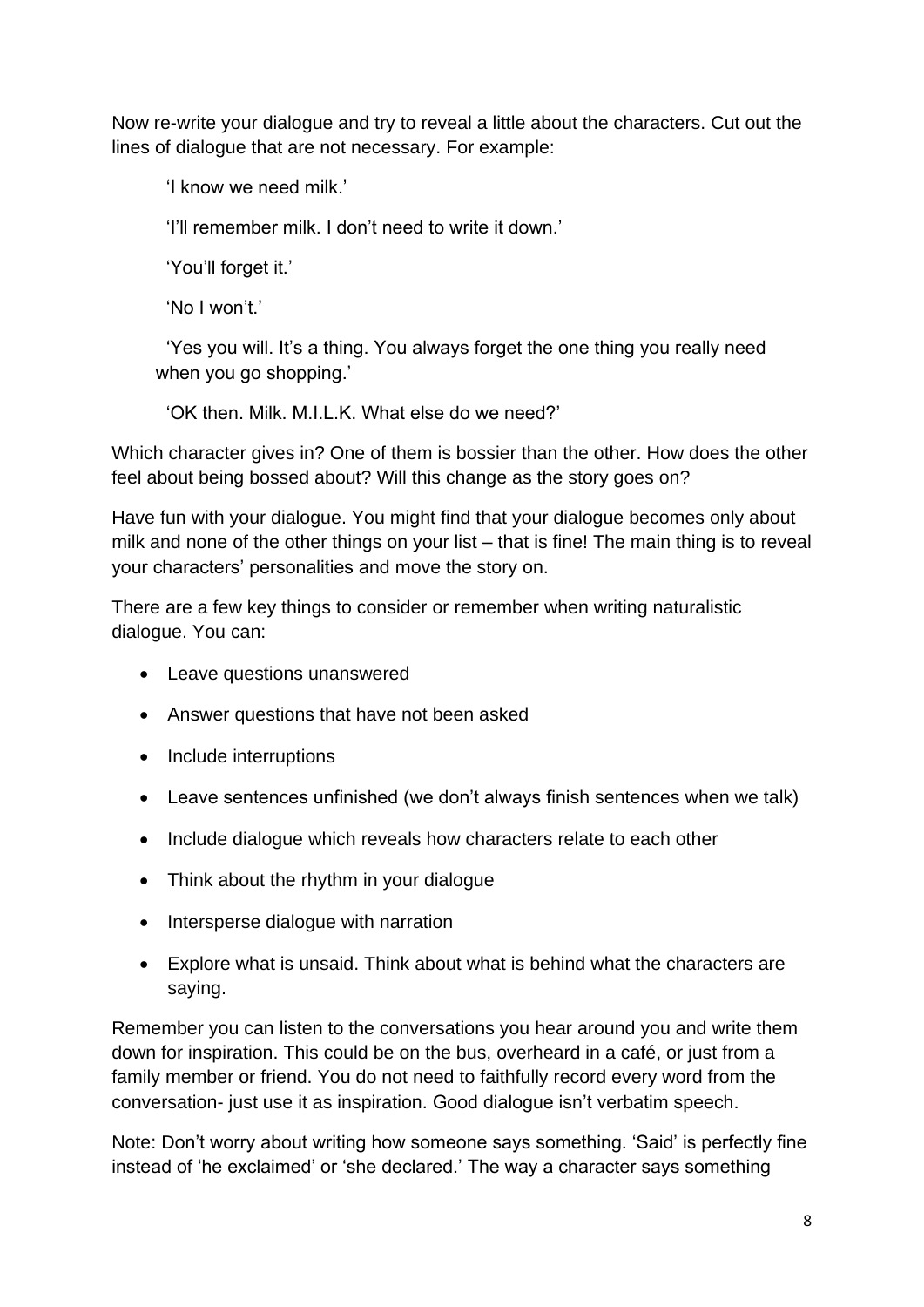should be clear through their words rather than any speech tag you might use. Equally, you might not even need to use 'said'- just let your dialogue flow.

#### **Final comments**

All the activities in this resource have been to help you experiment and explore your own writing, and to help you understand your personal writing style. Hopefully, you will now feel confident enough to create your own piece of personal writing.

Finally, remember that writing can be an enjoyable experience, as can sharing our own story and personal experiences. We all have stories to tell that are unique and interesting. All of us.